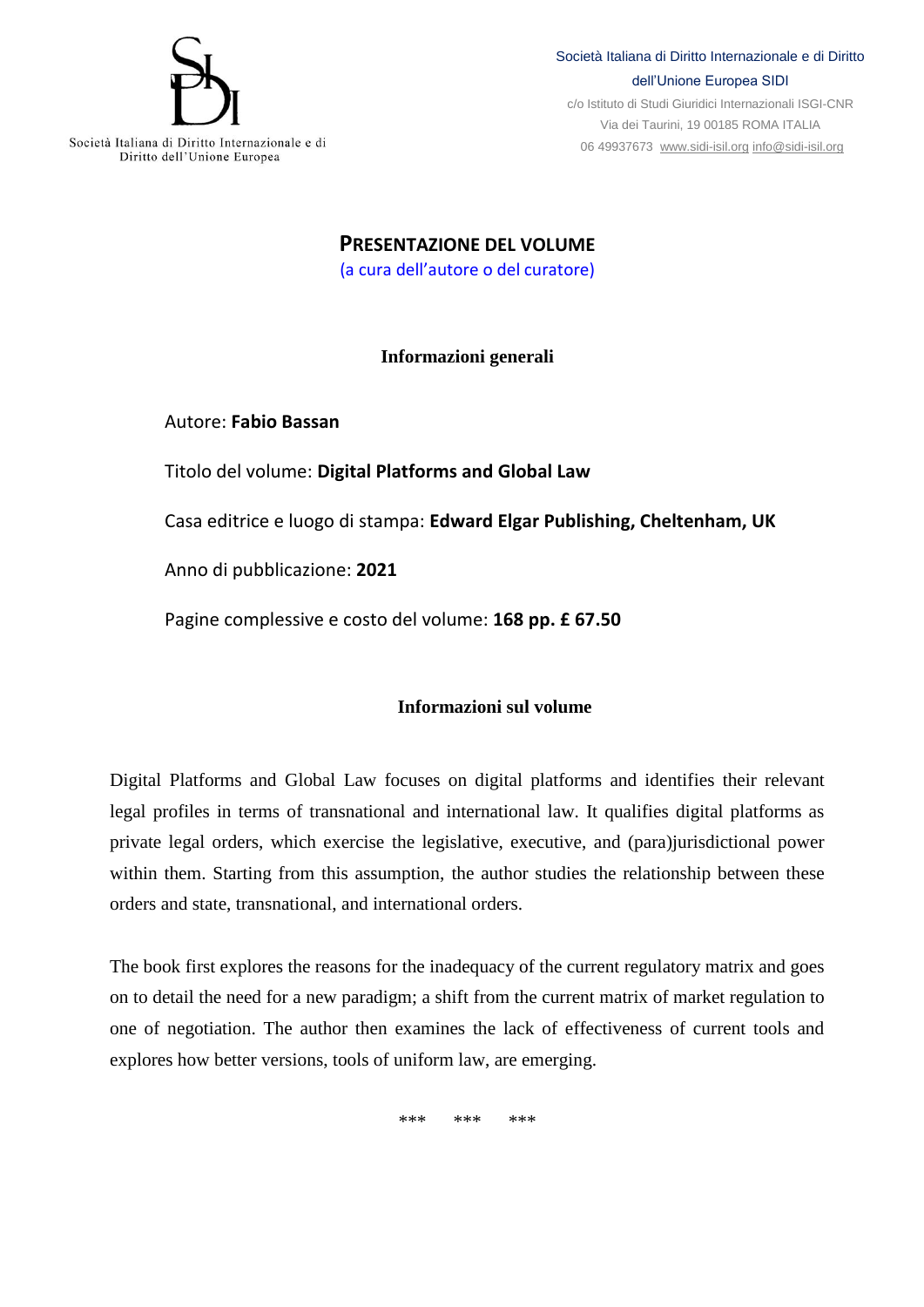Digital platforms are transnational companies. Compared to traditional transnational companies, however, digital platforms have additional elements that lead to their classification as legal systems. They exercise regulatory powers when they adopt the behavioural policies of the community of users of which they are composed; executive powers, when they take action to enforce the rules adopted; and jurisdictional powers, when they establish independent dispute resolution systems – de facto, arbitration systems. More refined systems (that of Facebook, for instance) provide for real courts, as well as guarantees and protections similar to those of a state.

If we add to these elements an autonomous payment system and, potentially, in the near future, an autonomous currency (whether a cryptocurrency, or a stablecoin pegged to one given currency or to a basket of currencies, is of little importance for our purposes), the private ordering of platforms becomes complete and increasingly autonomous, almost independent: in other words, sovereign.

This is the starting point for a new presentation of digital platforms, for they are multinational companies, but have evolved to the point of constituting real legal systems.

This new presentation follows a dual path. The first path consists of the relationship between these private systems and the other existing public and private orders. In the first place, state systems are relevant. The classifications developed in this book seem useful here, and particularly the distinction between the platforms' internal and external environments. The legal approach allows us to provide assumptions and justifications for such a distinction. Private international law provides all the tools (starting from renvoi between legal systems) to define and qualify the relationships between digital platforms and states, and shows the ineffectiveness of the regulatory tools presently used, which do not grasp the evolution of the platforms at institutional level.

From another point of view, public international law makes it possible to define the relationship between the private transnational systems of digital platforms and international law. The path is different if one follows either the monist or the dualist approach, but the outcome is the same. It is no coincidence, therefore, that the most refined tool examined, i.e. Facebook's Oversight Board, supplements its internal norms not by referring to state laws but to the principles of public international law, beginning with those on the protection of human rights.

The relationship between the platforms' private transnational systems and the lex mercatoria – when the latter should be recognized as an order, which is still the subject of heated and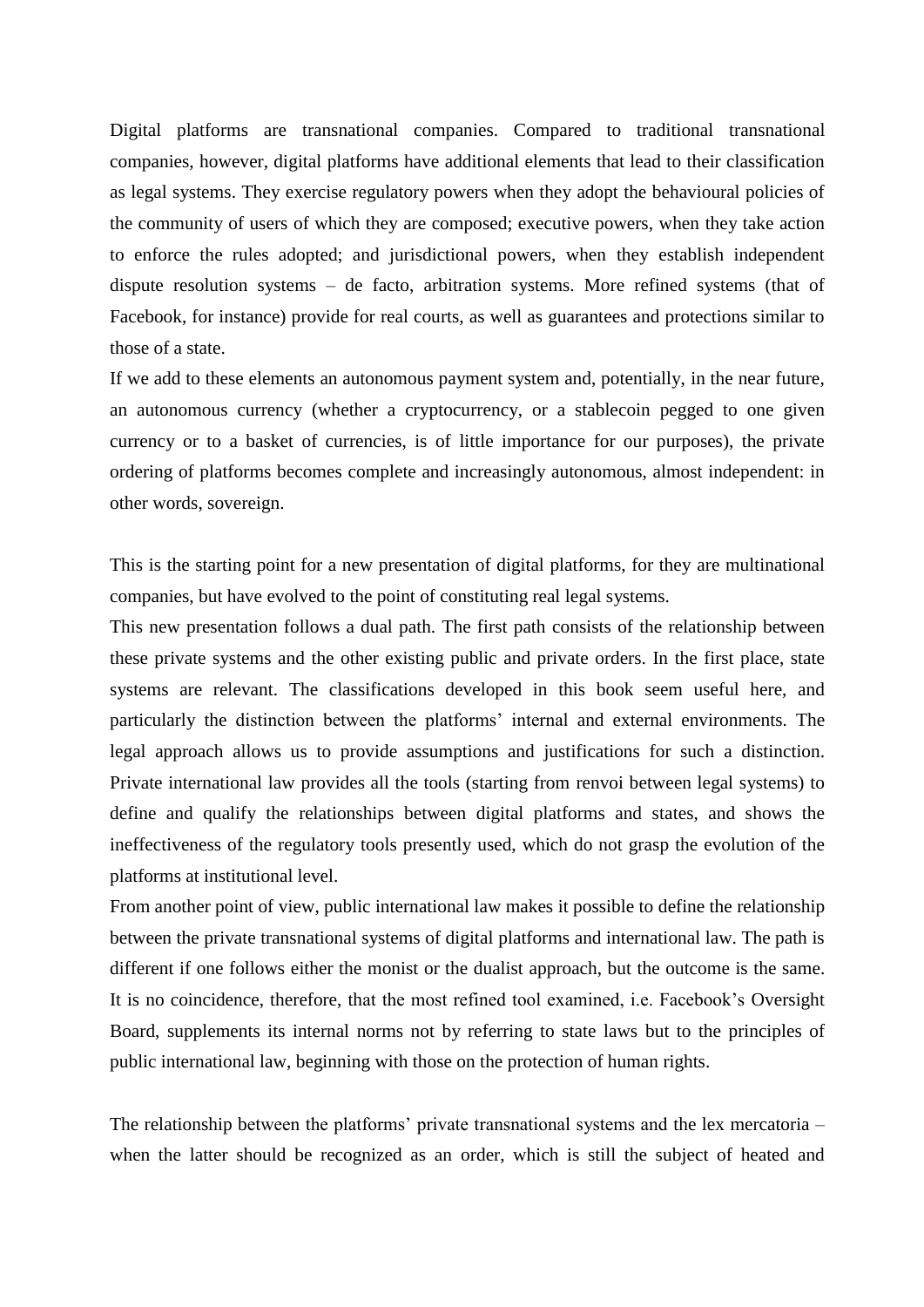articulated controversies – exists when the lex mercatoria evolves (via arbitration awards or generally accepted principles and practices (GAPP)) by applying the internal policies of digital platforms. It is a predictable development, if the principles and paths of the European regulatory circle apply.

It is therefore not only possible but, I believe, entirely probable that another question arising is the relationship between one transnational digital order and another (i.e., between two digital platforms). The more the lex mercatoria develops in terms of digital systems, the more these will be able to integrate and share rules and principles, not just protocols and standards.

The second path concerns the possible qualification of digital transnational private legal systems as subjects of law. Their being transnational is beyond doubt. But are they also subjects of international law? Again, the path is different if one follows the monist theories based on decentralization or the dualist theories based on the pluralism of legal systems.

The outcome here appears different at first sight, since the subjectivity of digital transnational legal systems seems admissible in international law according to the monist approach, but is denied by dualist theories.

This divergence, however, becomes merely apparent if we follow the dualist approach of Arangio-Ruiz, which defines the subjects of international law as de facto 'powers', as they both exist and are independent. For Arangio-Ruiz, natural and legal persons are not subjects of international law.

Conversely, international organizations (among others) are subjects of international law. They have internal law (which governs relations within the organization) and external law (which governs relations between the international organization and other subjects of international law). Arangio-Ruiz defines the internal law of international organizations as international interindividual law.

Well, the analogy with digital platforms is evident. They too are powers, like international organizations, and constitute a legal system whose law, which applies to the community of users, is 'international interindividual'. Digital platforms can then also qualify as subjects of international law, insofar as they participate in the interstate law of international relations.

This conclusion, on closer inspection, coincides with a branch of evolution of the theory of global law, defined as the law of non-state governance communities.

It can be affirmed, based on the evidence of Chapter 2 and the conclusions drawn in Chapter 4, that there is a global law of digital platforms.